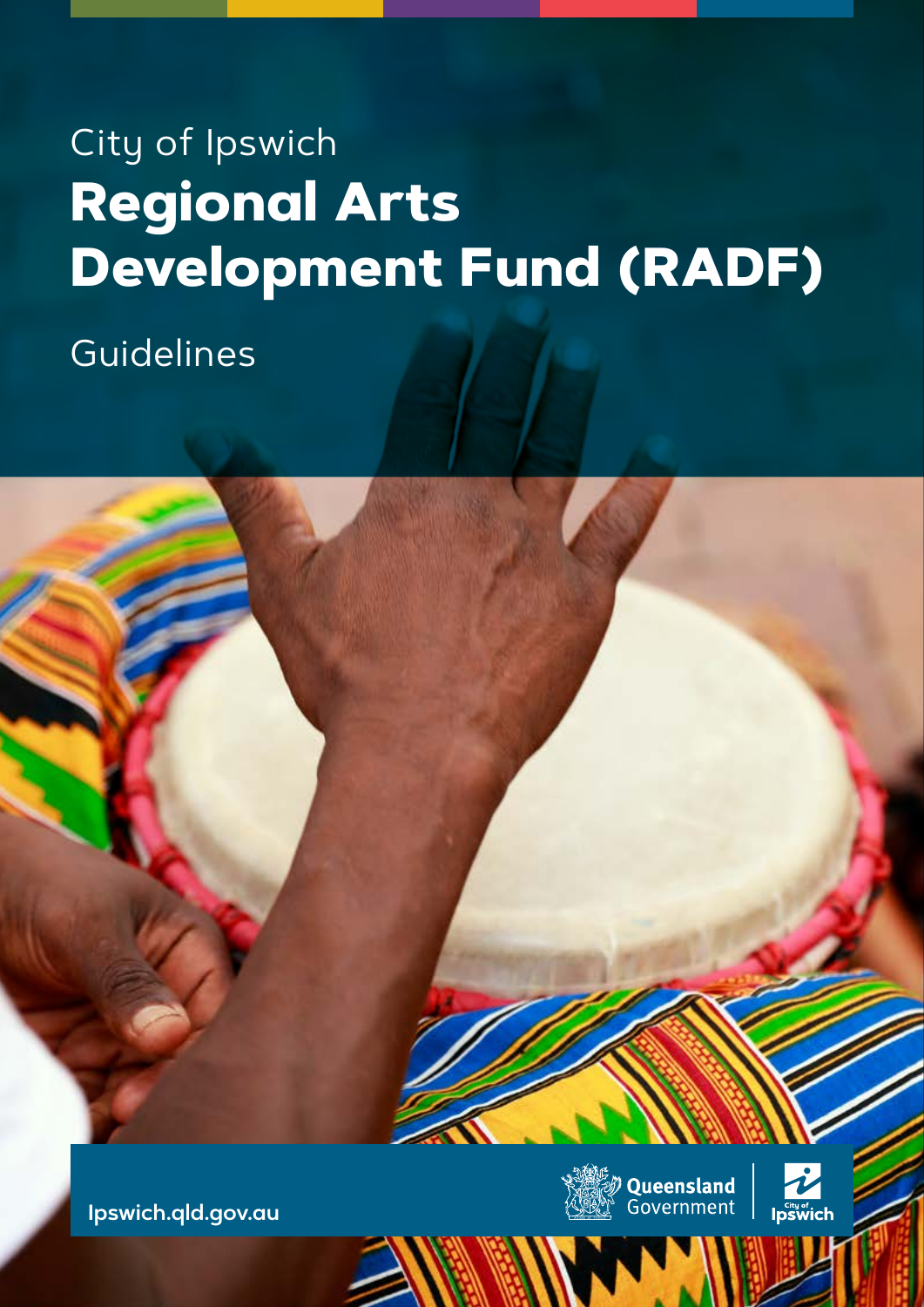The Regional Arts Development Fund (RADF) is delivered as a partnership between the Queensland Government through Arts Queensland and Ipswich City Council (council). RADF promotes the role and value of arts, culture and heritage as key drivers of diverse and inclusive communities and strong regions. RADF invests in local arts and cultural priorities as determined by local communities across Queensland.

These guidelines should be read in conjunction with the Ipswich Arts and Cultural Strategy 2018–2023. The vision of the Ipswich Arts and Cultural Strategy is that Ipswich is enriched by our creative spirit and energised by our diverse community.

The Ipswich RADF Program is informed by the Ipswich Arts and Cultural Strategy 2018–2023.

# **RADF PRIORITIES**

The priorities for the Ipswich RADF program are:

- **Increased Opportunities** providing opportunities for art and cultural experiences and participation throughout the Ipswich region, across all sectors of the community
- **Coordination and Partnerships** encouraging arts and cultural practitioners and organisations to collaborate across the Ipswich Region
- **Connected Community** supporting projects that foster engagement
- **Image and Identity** promoting Ipswich's rich and unique cultural heritage and thriving arts and culture sector
- **Mentorships and Skills Development**  providing knowledge, support and guidance to arts and cultural practitioners focussing on strengthening skills.

## **FUNDING CATEGORIES**

Ipswich City Council provides funding in five categories:

- Public Art
- Telling Ipswich's Stories
- Projects up to three years duration
- Skills Development and Mentoring
- Quick Response.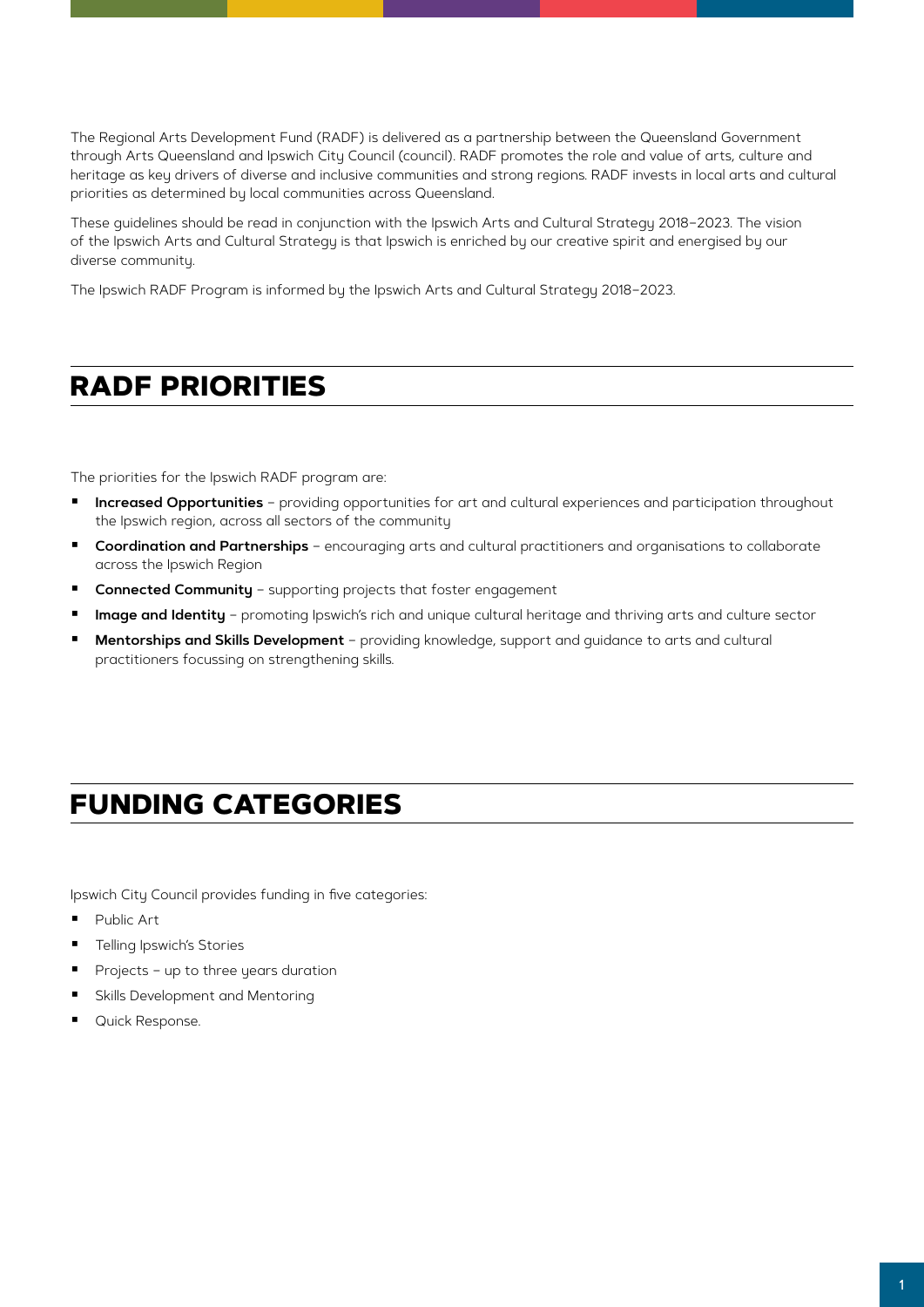### Public Art

Funding to support the delivery of public art activities which can include established forms of public art (sculptures, paintings and murals etc) and transitory forms (performances, dance, theatre, poetry etc).

### Telling Ipswich's Stories

Funding for projects that document community stories through various forms and mediums including plays, film, video, audio, visual artwork, digital exhibitions, oral histories, publications, museums and galleries.

### Projects

RADF has two types of funding under this category:

- 1. Funding for new projects and activities where outcomes of the activities have a broader reach within the community. This category supports the delivery of innovative and energising arts and cultural projects where artists and communities work together. Projects must be completed within 12 months of funding approval.
- 2. Seed funding up to three years is available for groups or organisations that demonstrate strong potential in the longer term. Applicants are expected to build sustainable income generation capabilities throughout the three years.

Funding is allocated as follows:

- Up to \$10,000 in the first year
- Up to \$5,000 in the second year
- Up to \$2,500 in the third year.

Projects supported through seed funding will not be eligible to apply for further RADF grants.

### Skills Development and Mentoring

Skills development funding to engage professional artists to run workshops or community projects that have a focus on developing skills.

Mentorship funding is for arts and cultural practitioners to engage in significant short term developmental activities with a suitably qualified mentor or established practitioner. Appropriate mentors will have a high level of experience and identified broad networks in their chosen field. Applicants will be required to provide proof of interest and the availability of the identified mentor.

### Quick Response

The quick response grants are available for arts and cultural practitioners to attend all professional development opportunities including seminars, conferences, workshops, mentorships, and training.

Funding is available for up to 100% of the total costs to a maximum of \$1,500.00 for national or international professional development.

This program does not cover:

- Accredited study, training or university courses
- Development periods exceeding one month in duration
- Development of programs or workshops for professional development.

Assistance is available towards costs for registration, travel and accommodation.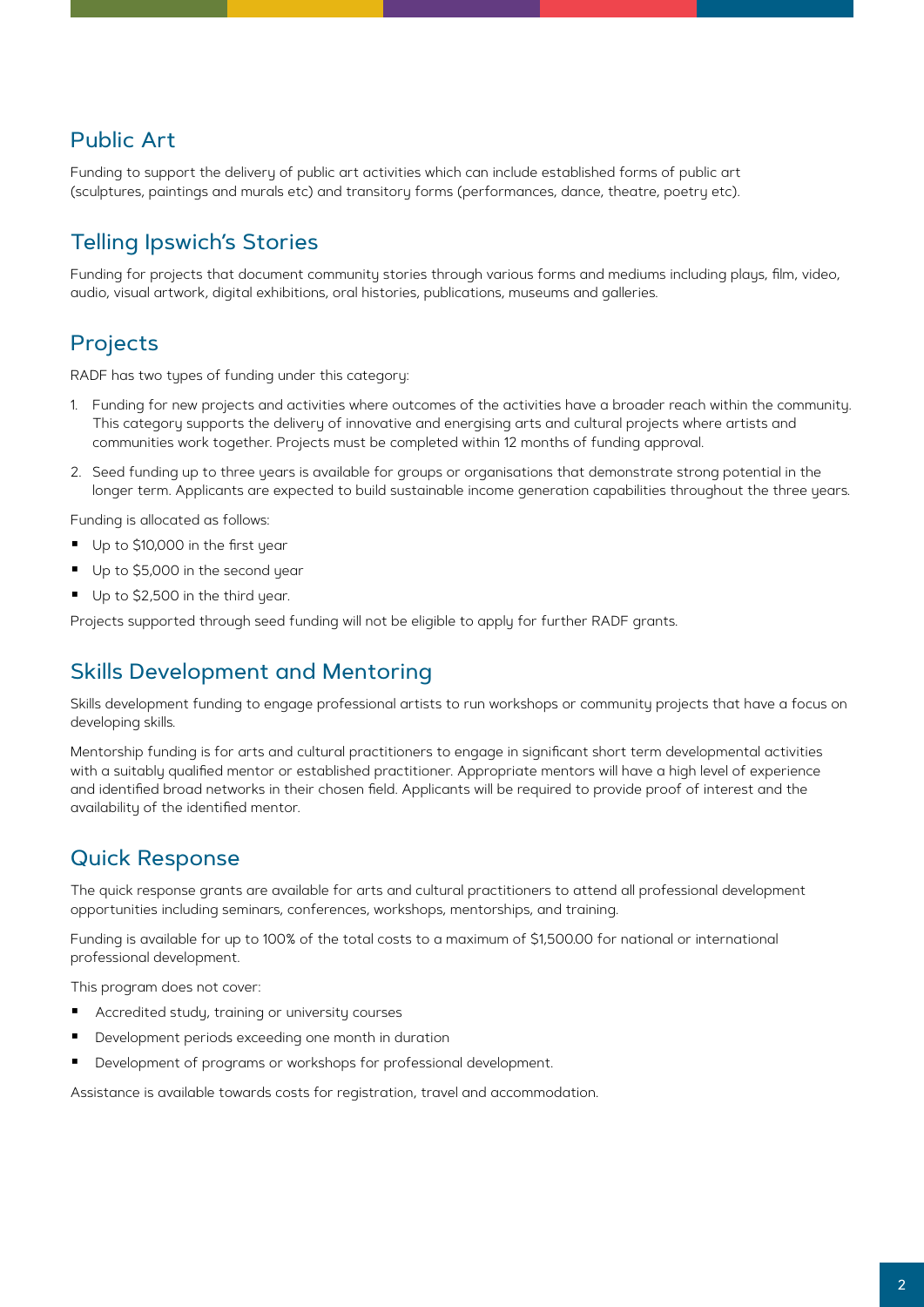# **ELIGIBILITY CRITERIA**

### Who can apply

- Individual emerging and established artists, arts and cultural practitioners, collaborations and not for profit community organisations
- Individuals must be permanent residents or Australian citizens
- Be based in the Ipswich region or demonstrate how the project will directly benefit arts and culture in the Ipswich region
- **Have an ABN. Applicants who do not have an ABN must be auspiced by an incorporated community organisation** who will manage the grant on behalf of the applicant. The applicant is still responsible for the acquittal and providing a financial report and evidence of expenditure on completion of the project to the auspicing body to approve (the auspice body is not responsible for the artistic direction or quality of the project)
- If under 18, the applicant must name a person who will be legally responsible for the grant
- Have satisfactorily accounted to council for the expenditure of any previous council funding
- Hold an adequate public liability insurance policy.

### Who cannot apply

- Government agencies or departments of state or federal government
- Educational, religious or medical organisations, where the application is for the organisation's core business activities
- Individuals where the application is for content directly related to educational coursework, study or research.

### Funding is not available for the following projects:

#### **Projects which:**

- Start before the application is approved
- Are received after the closing deadline. Council will not accept late applications.
- School activities EXCEPT where those activities form part of a broader community arts or cultural collaboration, and include participation with other schools and/or community groups in the development and delivery of the project.

#### **Projects seeking funding for:**

- Catering costs, openings, launches, parties and entertainment
- Competitions, including Eisteddfods
- Majority funding for publishing and/or printing costs
- **Purchase of capital items**
- **•** Ongoing operational expenses
- 100% of the project costs. Co-funding of at least 20% is required, which could include applicant cash contributions, grants from other funding bodies, fundraising, sponsorships and partnership contributions, and in-kind support.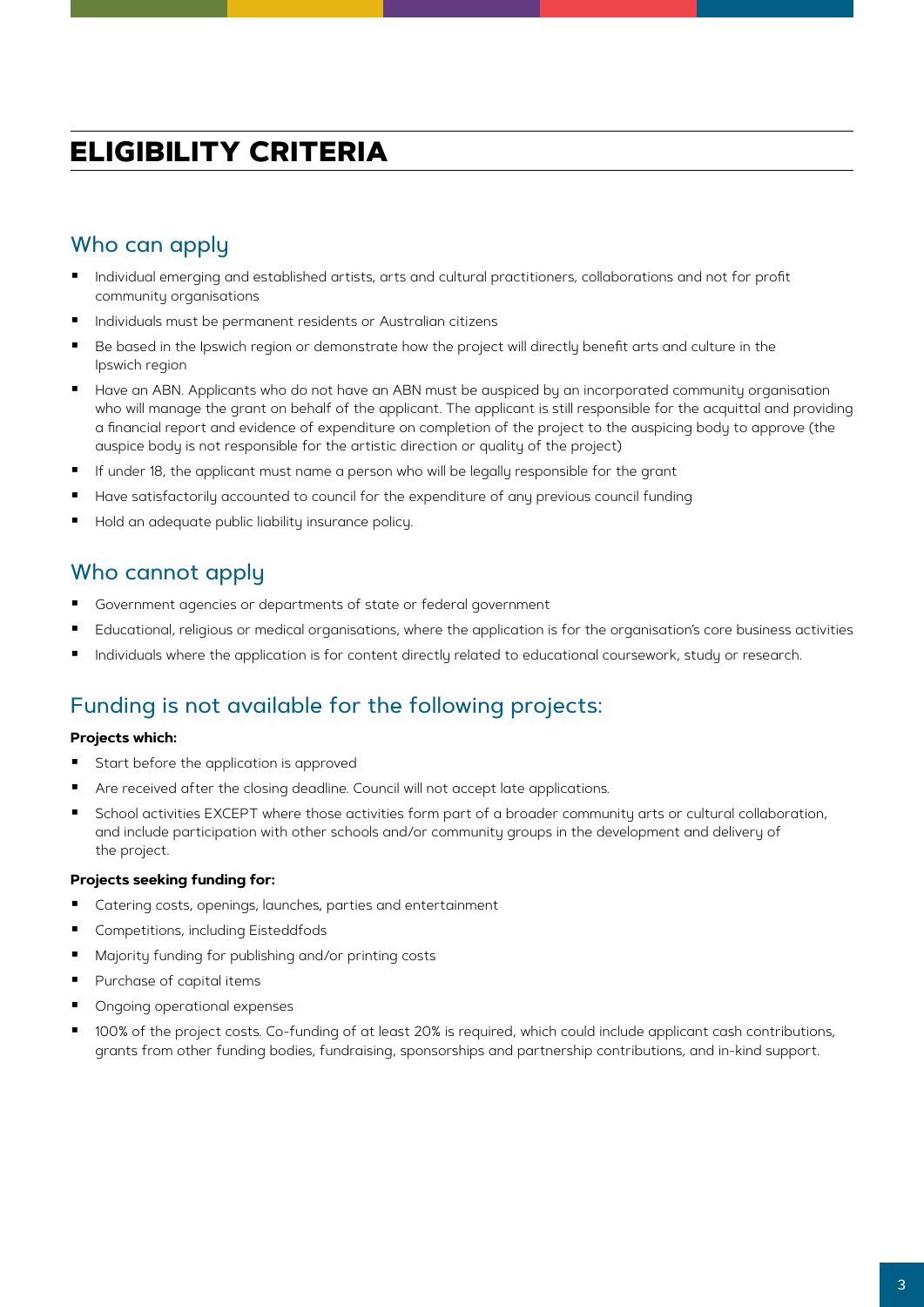# **APPLICATION PROCESS**

#### **Step 1**

Applicants are required to submit an **expression of interest** through the SmartyGrants database as either a:

- Written submission
- Video submission.

The **expression of interest** must include:

- A description of your creative practice
- A description of your project (what you want to do and achieve)
- Explain how your project connects to the Ipswich RADF priorities
- Include the monetary amount requested through RADF.

#### **Step 2**

The RADF Committee will consider **expressions of interest** and decide which applicants will be invited to submit a full application. Successful applicants will be provided a link to the online RADF application form. Applicants may include letters of support from parties external to council with their application.

Progression to the second stage does not automatically mean that grant funding has been secured. Applicants will be required to complete a full application for assessment by the RADF Committee.

### Key Dates

There are two RADF funding rounds per year. All grant categories are available in each round. **Expression of interest** closing dates:

- 5 December 2021 for projects commencing after 1 March 2022
- 31 May 2022 for project commencing after 1 September 2022.

Successful applicants will be required to submit a full application within four weeks of approval of their expression of interest.

Quick response grants are available year round and applicants must allow at least four weeks for the application to be processed.

### Assessment Process

The RADF Committee is an independent group of industry and community representatives that reflect the diverse arts and cultural practice of the Ipswich region. Committee members are selected for their expertise in the arts and/or their understanding of developing arts and cultural industries in the region. The RADF Committee assesses each application and provides recommendations for funding to council, and independent advice to support the RADF Program.